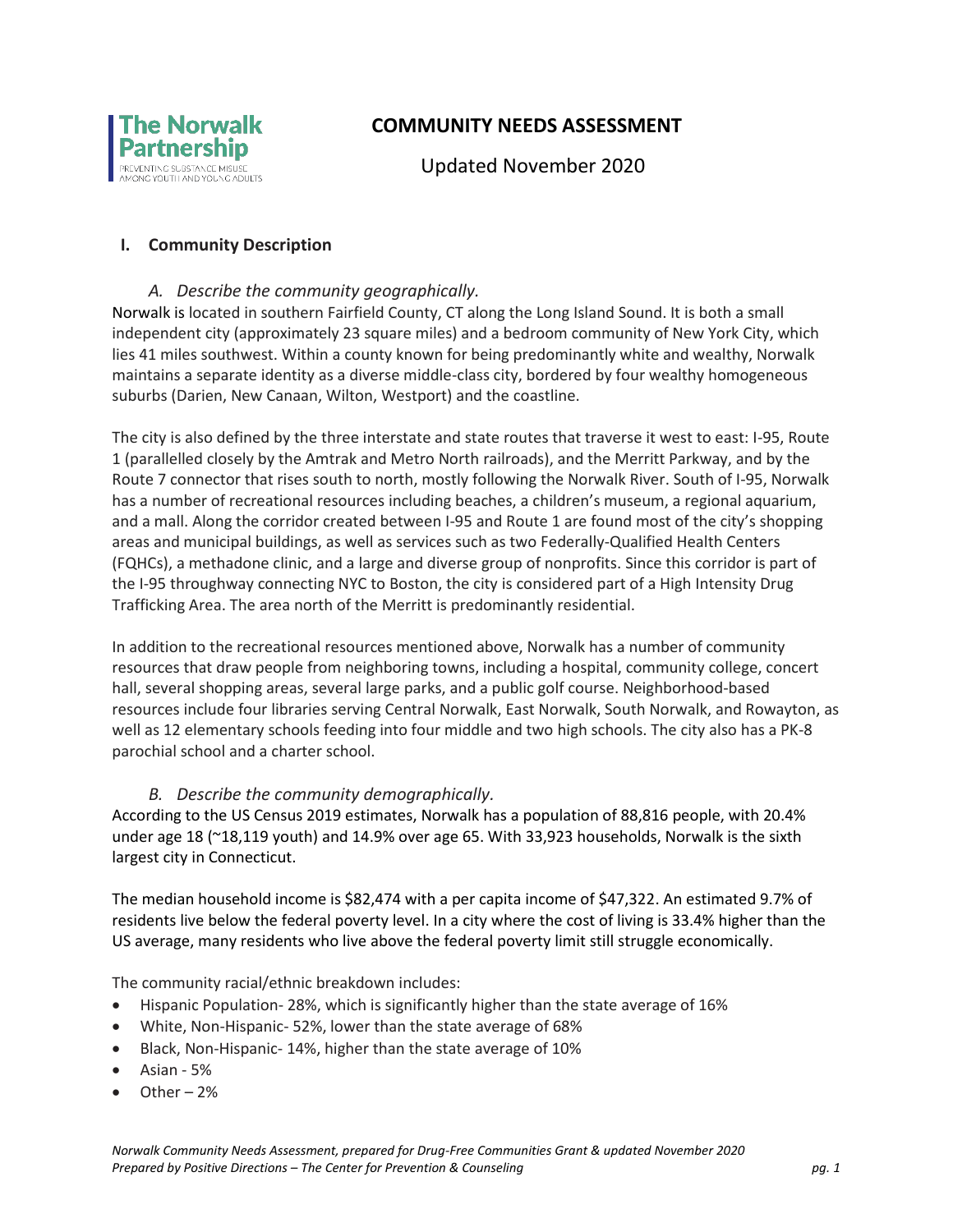Notably, 28.4% of the population is foreign born, and 39.3% of residents over age 5 speak a language other than English at home. Spanish is the most common language other than English.

### *C. Define your community:*

Norwalk is subdivided into a number of neighborhoods. South Norwalk is an entertainment hub surrounded by a poor, immigrant community with a high proportion of Spanish speakers. Two of the neighborhoods along the Long Island Sound (Wilson Point, Rowayton) are very wealthy and have their own identity, with significant support among local residents for Rowayton to become its own town. The areas along the western and northern borders of the city (West Norwalk, Cranbury) are generally more residential and report higher incomes compared with the neighborhoods in Central and East Norwalk. South Norwalk and Rowayton are the areas that have the strongest identities, where people are least likely to leave the boundaries of their neighborhood or interact with other City residents.

Communities of interest include a variety of immigrant groups, with large current immigration from Latin America, Haiti, and India and Bangladesh. Past immigrant groups that stay connected through local institutions include a Greek community (St George Church), Polish community (St Ladislaus Church), Italian community (St Ann's Club), and a Hungarian community (annual festival). The city's faith communities are diverse. Norwalk is largely Christian with seven Catholic churches and a number of Protestant churches, but also has three synagogues, a Sikh temple, and a mosque. The LGBTQ+ community is served by the Triangle Community Center, a regional nonprofit located in the city. There are also various service organizations, such as the Masons, Rotary, Exchange Club, and a veteran community (VFW, American Legion).

Other communities within the city are defined by past shared experiences (e.g., Norwalk High School Marching Bears families) and membership in one of the boat clubs or country clubs.

# **II. Community History**

# *A. Historical origins of community generally*

Norwalk was founded in the early 1600s. During the Revolution, it was the landing spot for British troops who crossed the Sound, fought at the Battle of the Rocks (in what is now central Norwalk), and marched across the county to Danbury, burning Norwalk's downtown and several other towns along the way.

Historically, the major industries were fishing and oystering. Norwalk was for decades known as the Oyster Capital of America; these industries still exist, and the annual Oyster Festival draws large crowds each summer. In the 1800s Norwalk was a manufacturing center for hats and shirts, and during the Victorian era it was relatively wealthy, with beachside hotels and weekend getaways for New Yorkers. In the 1950s a major flood destroyed the main shopping area of downtown Norwalk, which never recovered, though new shopping plazas were created on the outskirts of the city. The city's status declined from that time, although the Lockwood Matthews Mansion (one of the country's earliest Second Empire mansions), a local street known as "millionaire's row," waterside homes along the Sound, and SoNo's historic train station still echo that past. South Norwalk still retains its historical and artistic character and draws visitors, artists, and young urban professionals to its loft apartments, restaurant row, entertainment options, annual Arts Festival, and direct access to the train to NYC.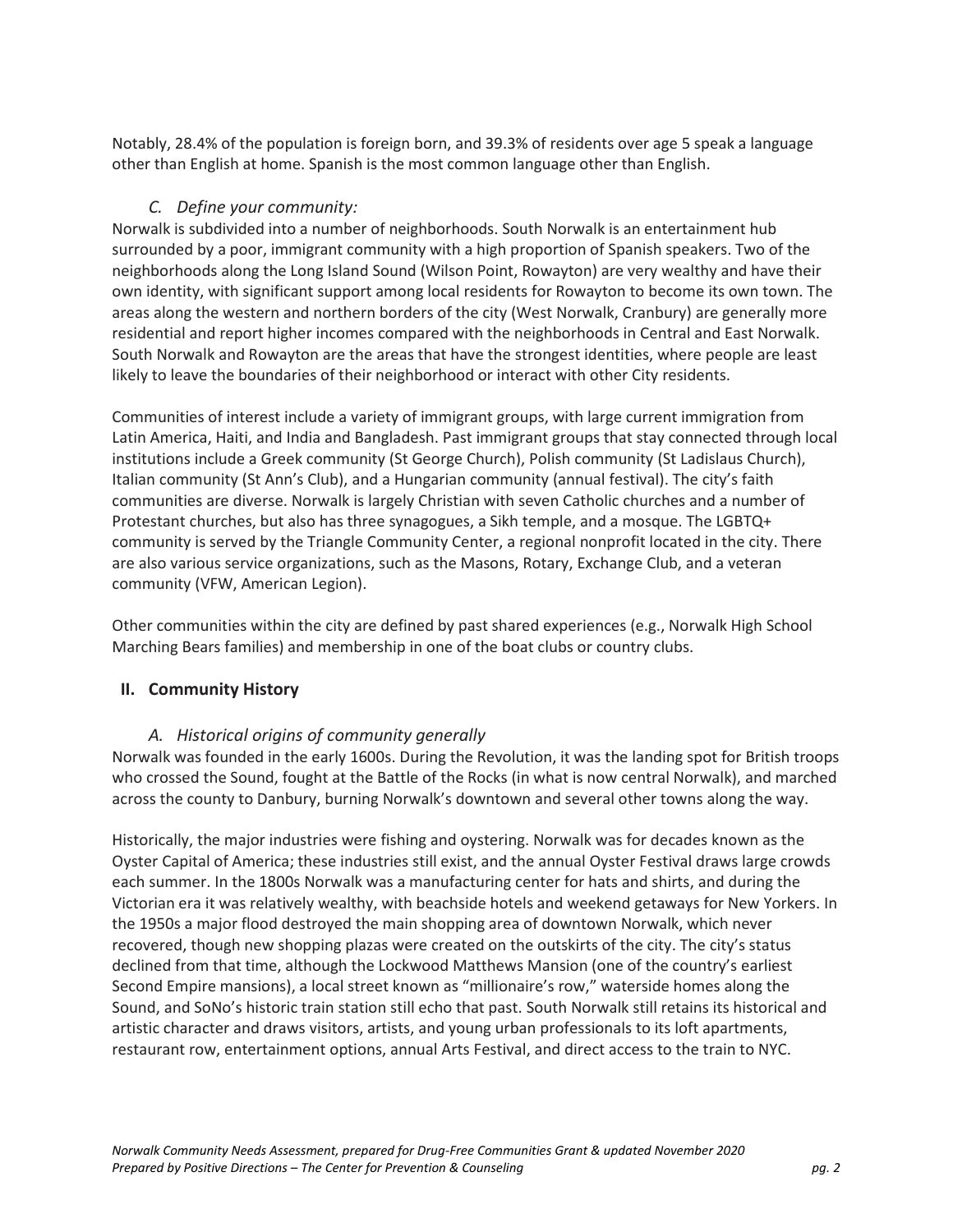Nowadays Norwalk is the headquarters for several nationally known companies, including Pepperidge Farm and Priceline. The city is also proud of our regionally known supermarket chain, Stew Leonard's, which is listed in Ripley's Believe It Or Not as "the world's largest dairy store." The city has always grown through immigration and is currently a sanctuary city for immigrants from Latin America.

### *B. Historical origin of related issues*

After the death of her college-aged son from a heroin overdose 24 years ago, Norwalk's own Ginger Katz (a member of our coalition) created The Courage to Speak Foundation, Inc. Its mission is to save lives by empowering youth to be drug-free and encouraging parents to communicate effectively with their children about the dangers of drugs, breaking what Ginger sees as "the conspiracy of silence" around the disease of addiction. The Courage to Speak Foundation now offers curriculum and trainings in city schools, as well as throughout the state and country.

Due to Norwalk's location along a High Intensity Drug Trafficking Area, South Norwalk (SoNo) was for some time recognized as a regional drug center. Cleanup efforts began in the 1980s. In the early 2000s when the city's police headquarters moved to SoNo, much of the drug trade left Norwalk. SoNo is still known along the coastal towns for its vibrant social and restaurant scene. In recent years clubs have had to be closed due to rampant underage drinking.

### **III. Community Needs**

### *A. Data Collection Methods:*

Data collection methods prior to receiving the DFC grant include: youth focus groups (2017); key informant interviews with law enforcement, JRB, and other stakeholders (2017); community survey (2017); a youth survey administered in  $7<sup>th</sup>$ , 9<sup>th</sup> and  $11<sup>th</sup>$  grades (2018), a young adult survey administered at the Norwalk Community College (2018), a community readiness survey developed by the state and administered to all towns (2018); and local, regional, and state data sources. Since the start of the 2020- 21 school year, we have met with key informants, conducted a focus group with all sectors at our first coalition meeting of the year, and held two focus groups with youth to try to determine how needs have changed as a result of COVID. We are conducting a parent survey in December 2020 and a youth survey in February 2021.

# *B. Data Identifying Problems:*

In 2018, Norwalk's community assessment revealed that alcohol and marijuana were the most widely used substances among Norwalk teens. Our 2020 focus group data confirm this finding, and we expect our upcoming parent and youth surveys to provide additional data to assist in our work. Data are summarized below. The logic models presented separately identify the specific measures to be used to evaluate our work; these are bolded below.

- In the 2018 Community Readiness Survey (CRS) for our region, key informants identified alcohol as the number one "problem substance" for teens, young adults, and adults up to age 65. In our recent October 2020 focus group with key informants, **marijuana had moved to top priority, with alcohol identified as the second problem substance among youth**.
- In the 2018 student survey, **39.5% of 11th graders reported consuming alcohol in the past 30 days,**  and 19.8% reported using marijuana in the past 30 days. (Among 7<sup>th</sup> graders, the statistics were 12.8% and 3.5%, respectively.) At that time, more than half (54%) of all 11<sup>th</sup> graders and more than one-third (38%) of all 9<sup>th</sup> graders had been to a party in the past year where youth their age were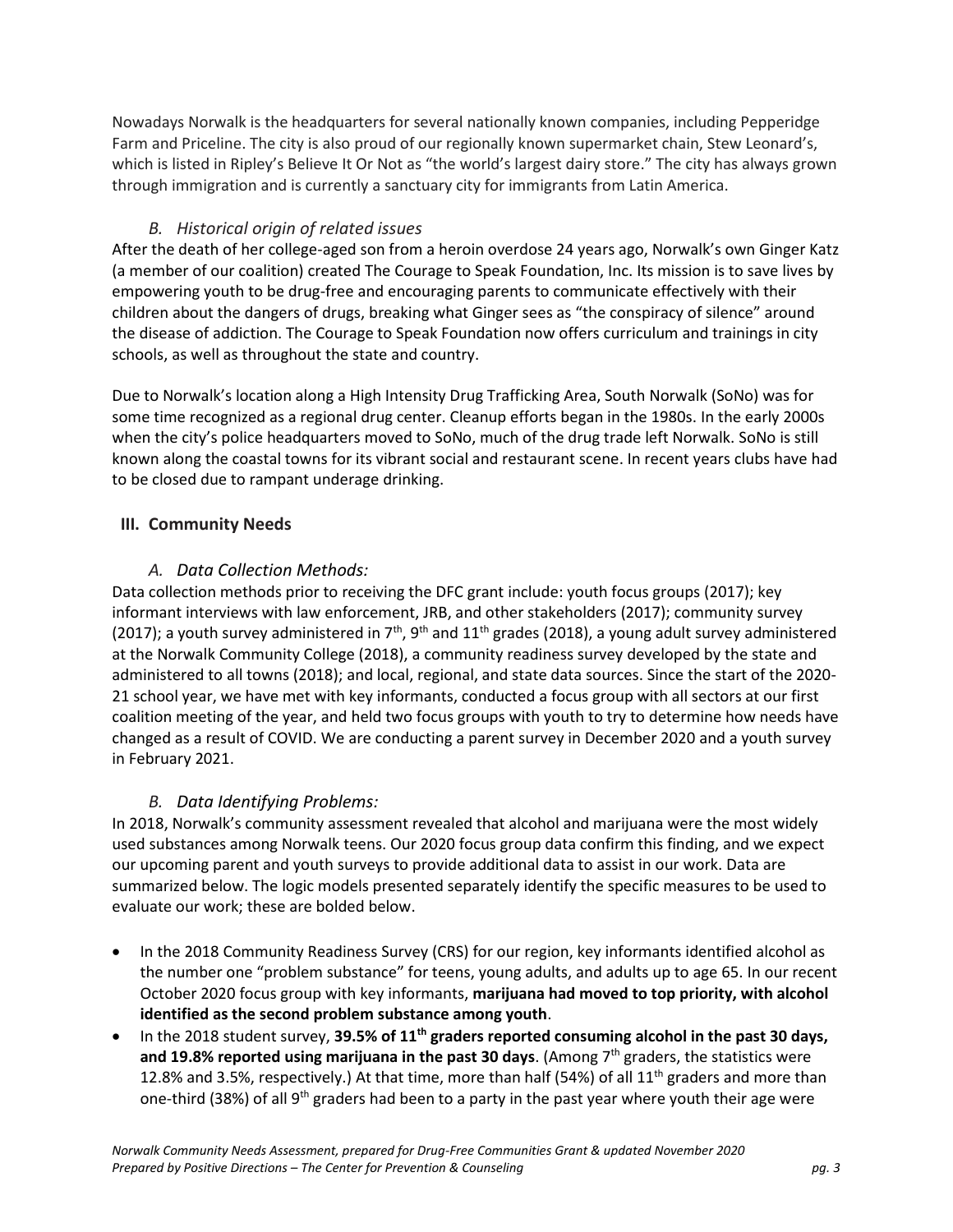drinking. In addition, 23% of  $11<sup>th</sup>$  graders reported binge drinking in the past two weeks. Our February 2021 youth survey will allow us to update these data and identify the impact of COVID-19.

 Key informant interviews among community stakeholders and the Connecticut Association of Prevention Practitioners support that marijuana use rates among youth will continue to increase as they have seen in other states where marijuana use has been decriminalized and legalized for medical purposes. In 2019, a medical marijuana dispensary opened up in an adjacent town. We anticipate an increase in marijuana use among youth as a result.

# C. *Data Identifying Root Causes:*

Data reveal our community risk factors to be social access for both alcohol and marijuana; community norms for alcohol; and low perception of harm among youth for marijuana, as described below. Those included in the alcohol logic model are bolded.

- Community norms regarding alcohol: Respondents to the 2018 Community Readiness Survey believed that most Norwalk residents are less concerned with preventing alcohol abuse than other drug abuse and that **many residents feel it is okay for youth to drink alcohol occasionally;** our upcoming parent survey in December 2020 will identify the current percentage of Norwalk parents who believe that **drinking alcohol is an inevitable part of growing up.** In October 2020 focus groups, **86% of students indicated that their parents advise them to avoid drugs other than alcohol and marijuana.** Among students there is low peer disapproval of alcohol use, with **36% of 11th graders reporting little to no peer disapproval**.
- Social access to alcohol: In Norwalk's 2017 Community Survey, **95% of residents reported that it would be "Easy" for a young person (12-20) to access alcoholic beverages in Norwalk;** that finding will be updated through our upcoming December 2020 parent survey. In October 2020 focus groups (during COVID), **41% of high schoolers reported that it would be easy for them to access alcohol.**
- Social access to marijuana: The vast majority (91%) of Norwalk residents in the 2017 Community Survey identified access to marijuana as being "easy" for youth ages 12-20 years old. In October 2020 focus groups (during COVID), 41% of high schoolers reported it would be easy to access marijuana.
- Perception of harm related to marijuana: Perception of harm was found to be low in the 2017 Community Survey, with 44% of respondents reporting no risk or only a slight risk in using the substance on a regular basis. Norwalk youth corroborated this in the 2018 school survey: 54% of 11<sup>th</sup> graders reported no risk or only a slight risk in regular marijuana use, and marijuana use was rated least harmful of all core substances. In October 2020 focus groups, 68% of high school students reported their friends believed marijuana was less dangerous than drinking of pills, and 36% said their friends believe marijuana helps them drive better.

# D. *Data Identifying Local Conditions:*

- Community norms around alcohol are reflected in alcohol consumption on school grounds at family events such as games: In 2019, **key informants reported picking up dozens of mini vodka bottles and beer cans under the bleachers following the homecoming football game/marching band contest.** In 2020, **22% of high schoolers who attend school sports or band events report adults consuming alcohol there** (youth focus groups). Our upcoming parent survey will identify the percentage of parents who report alcohol consumption as common on school grounds at these events.
- Community norms around alcohol are also reflected in alcohol consumption at family-oriented celebrations held outdoors in public (e.g., the beach, town concerts, people's yards – all reported by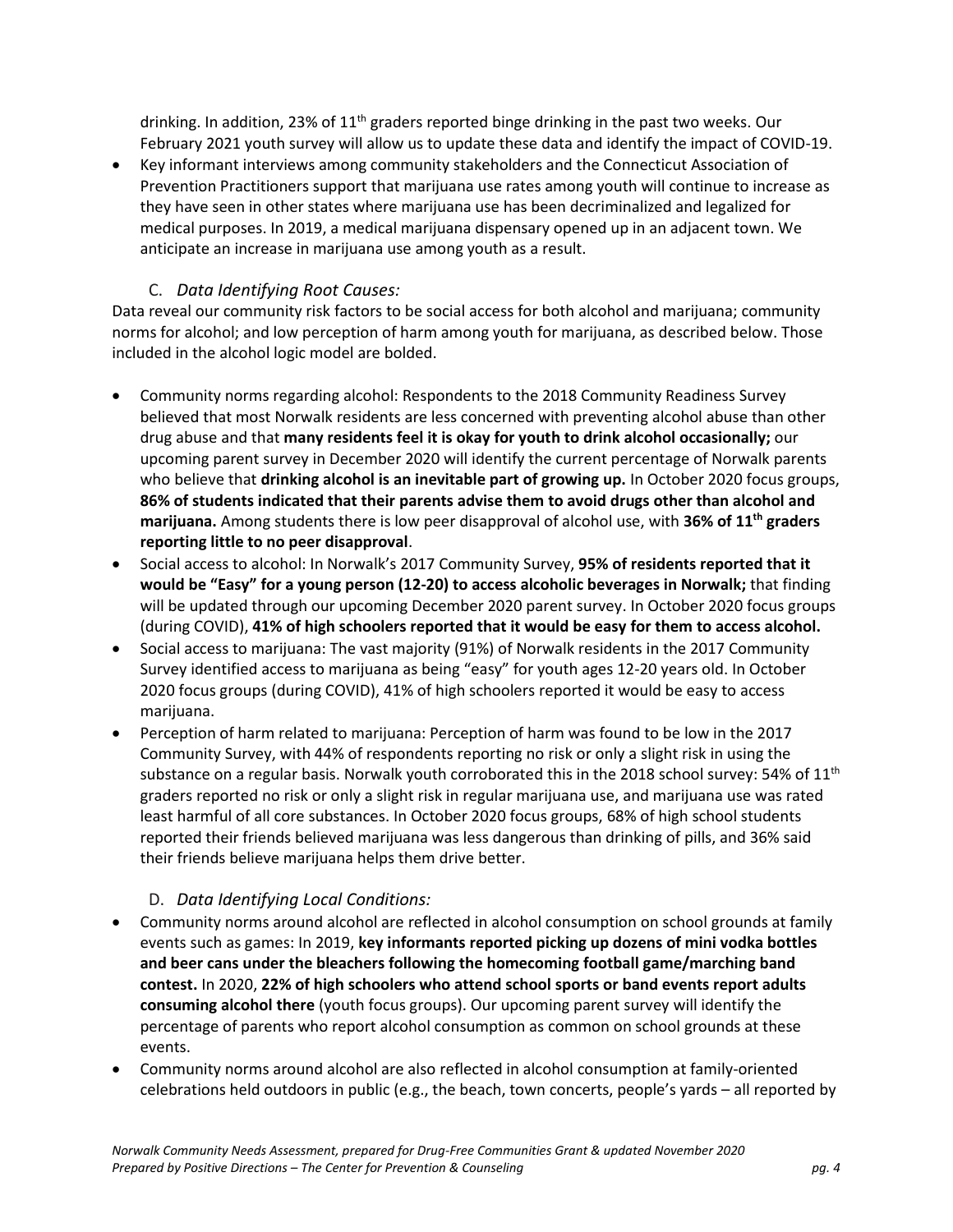key informants). In 2020 focus groups, **86% of youth reported visible alcohol consumption by adults at the beach.** Our upcoming parent survey will identify the **percentage of parents who report consuming alcohol at the beach.** 

- Social access to alcohol by youth mainly happens in private homes: In 2020 focus groups, **64% of high schoolers report their friends drink alcohol at their own or someone else's house**. We are seeking a baseline on parental awareness of the social host law in our upcoming parent survey (December 2020).
- Social access to alcohol by youth also takes place in public spaces: In 2020 focus groups, there was a three-way tie for the **second-most identified location for drinking after private homes, with 41% of high schoolers identifying beaches,** parks, and cars as common locations where their friends drink. Because the beach is also identified as a place where adults commonly drink, and due to the presence of many recreational and parking areas at the beach, we have selected the beach as a target local condition. We are seeking **citations data** from the police department.

### **IV. Community Resources**

#### *A. Current Resources*

Youth in Norwalk currently receive substance use prevention education at several points in time:

- DARE is taught in all elementary schools in  $5<sup>th</sup>$  grade by the police.
- The age-appropriate Courage to Speak curriculum is taught in the elementary and middle schools.
- Health education classes in high school incorporate substance misuse information.

Parents have several options each year to attend "Courageous Parenting 101," a parenting prevention education series provided free of charge by the Courage to Speak Foundation in English and Spanish.

Prevention efforts have historically been provided by the Community Prevention Task Force (CPTF). Due to insufficient funding to coordinate robust plans and strategies, CPTF primarily focused on information dissemination (e.g., mailings, posters) and providing activities such as Family Day at housing associations and monthly activities in schools. Three years ago, a state grant led to the creation of a small separate prevention group which was able to conduct the first student survey in grades 7, 9, and 11. During the summer of 2020, we have worked to merge these two groups to create what is now relaunched as The Norwalk Partnership, benefiting from the joint talents and funding from both prior prevention councils.

In terms of positive youth development, schools offer a variety of sports and clubs after school (prior to COVID) and there are a number of faith-based youth groups in town, as well as scouts, Norwalk Youth Symphony, and opportunities for teens to work as counselors in the Norwalk Sailing School or summer camps run by Norwalk Recreation and Parks or Norwalk Public Schools.

For at-risk students, resources include School-Based Health Centers, "teen talk" counselors, and the Youth Services Bureau. There are many providers in the community for those requiring treatment.

#### *B. Gaps and Opportunities*

There is great room for awareness of underage substance use in Norwalk. The subject does not have much visibility in the city, partly because of the focus on issues such as immigration, housing, and education, and partly due to the low profile and limited funding of the earlier prevention efforts. There has never been a fully developed plan with community buy-in to address these issues, and past data were not disseminated due to community politics. Our new coalition is mindful of this history, so we are